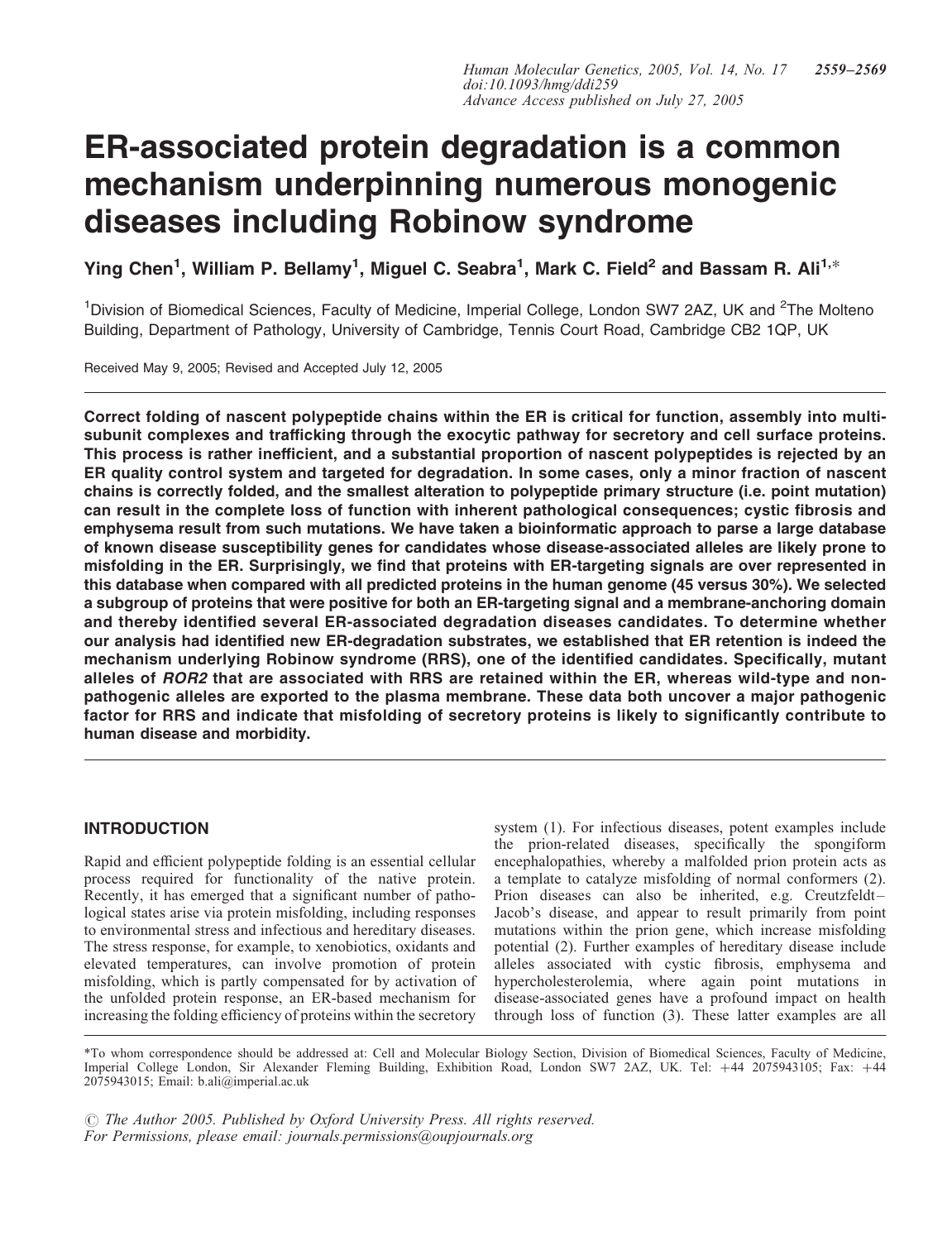secretory proteins and associated with misfolding at an early stage of trafficking and specifically retention within the ER. A number of diseases associated with misfolding have unknown etiology, for example, Alzheimer's disease: accumulation of amyloid fibrils following abnormal processing of the amyloid precursor protein in the late secretory system leads to central nervous system pathology and neurological damage; the trigger for promotion of abnormal processing of the precursor protein remains poorly understood (4).

Defective protein trafficking, as a result of defects either within the secretory protein itself or the trafficking machinery, has been implicated in the pathogenesis of many human disorders (5,6). From a survey of trafficking defects, ERassociated degradation (ERAD) was implicated as contributing to the mechanism of at least 30 human diseases (3,5,6). ERAD is responsible for the quality control (QC) of secretory protein folding and requires the coordinated action of at least three groups of ER lumenal proteins (7,8): the calnexin system, a chaperone system and a redox system. Rejection by the QC system results in diversion into a degradation pathway, involving re-export to the cytosol and proteosome-mediated proteolysis (9). However, the diseases surveyed were restricted to those where the molecular mechanism was known. As  $\sim$  30% of all cellular proteins contain a predicted ER-targeting signal, we reasoned that many more ERAD diseases remain undiscovered. Knowledge of the molecular mechanisms underpinning a disease is clearly vital and serves to facilitate understanding both pathology and potentially the selection and development of appropriate therapeutic approaches. Here, a bioinformatic strategy was used to search for ERAD and secretory pathway disease candidates, which identified several new ERAD disease candidates.

Robinow syndrome (RRS) is an autosomal recessive disease characterized by severe skeletal dysplasia, dysmorphic facial appearance, segmental defects of the spine, brachydactyly (shortening of digits) and genital hypoplasia (10,11). The incidence of RRS is about one in 500 000 (12), with an increased prevalence in populations in Turkey, Oman and the former Czechoslovakia, where consanguineous marriages are frequent (13). The ROR2 gene present on chromosome 9 encodes an orphan receptor tyrosine kinase and mutant alleles are responsible for RRS: both homozygous missense and nonsense mutations in the extracellular and intracellular domains of ROR2 have been reported, suggesting that RRS is associated with loss of ROR2 function, although the precise mechanism remains unclear (11,14). Homozygous mutations in the mouse Ror2 gene cause mesomelic dwarfing (15,16), and Ror2 knockout mouse showed similar phenotypes as found in RRS patients (17). In addition, mutations in  $\overrightarrow{ROR2}$ cause the autosomal dominant gain of function condition brachydactyly type B (18). The ROR2 gene, which was identified by informatics as a strong ERAD disease candidate, was selected for further investigation and to validate the predictions. Remarkably, mutant alleles of mouse Ror2 are indeed ER retained, providing a mechanism for loss of function and the first insight into the molecular basis for RRS. These data therefore support ER retention as a major pathological factor among monogenic diseases of unknown etiology.

## RESULTS

## ERAD candidates in the GeneCards database

All ERAD substrates must, by definition, contain an ERtargeting signal. To identify new ERAD substrates among human disease genes, we parsed the GeneCards (http://bioinfo. weizmann.ac.il/cards/index.shtml) data set using SignalP to detect sequences predicted to contain an ER-signal sequence. Of a total of 2656 entries, we retrieved sequences corresponding to 1730 unique genes (Supplementary Material, Table S2). Of these, SignalP detected an N-terminal ERsignal sequence in 668 entries and a signal anchor in a further 103. Significantly, ER-targeted proteins contribute 45% (771/1730) of the disease genes retrieved, somewhat higher than the predicted proportion within the human genome ( $\sim$ 30%). Importantly,  $\sim$ 85% of known diseaseassociated genes that are authentic ERAD substrates (5,6) were present in this cohort (Supplementary Material, Table S3). This gave us confidence that the retrieved data set contained novel ERAD diseases. Six ERAD substrates were not found because of failure of SignalP to predict a signal sequence that is not located at the N-terminus (Supplementary Material, Table S4). An implication of this is that ERAD diseases might be contributing  $>45\%$  of the total human disease genes.

The cohort of sequences positive for ER-targeting signal was further selected for the presence of additional subcellular targeting signals (Supplementary Material, Table S5). We mainly concentrated on proteins with a transmembrane domain (TMD), i.e. membrane proteins. Using TMHMM v2.0, 295 proteins with signal sequences and 96 proteins with signal anchors were returned. We further rejected proteins where the disease-associated allele was known to be due to premature termination and positively selected for proteins where disease alleles contained missense mutations and mutations likely to affect folding. The criteria for the latter include introduction of charged amino acids into a TMD, the presence of multiple extracellular domains, non-conservative substitutions and mutations to cysteine codons. Further, we also looked for experimental evidence for mistargeting, stability or trafficking defects associated with the mutated gene product. Using these criteria, we arrived at a final set of 15 strong candidates (Table 1) and about 40 weak candidates (data not shown).

## Selection of ROR2 for validation and generation of mutant alleles

With a level of accuracy in prediction exceeding 80%, we selected a disease gene for validation of the data set and hence the informatics strategy. This was particularly important as the latter part of the selection was essentially nonquantitative and statistical significance could not be applied to the entries in the final cohort. We selected the ROR2 gene and RRS-associated alleles for several reasons (Fig. 1): (i) mutations were in cysteine codons or resulted in substitution of charged amino acids with strongly hydrophobic residues, (ii) the majority of mutations associated with RRS were in the extracellular domain, (iii) mutations in kringle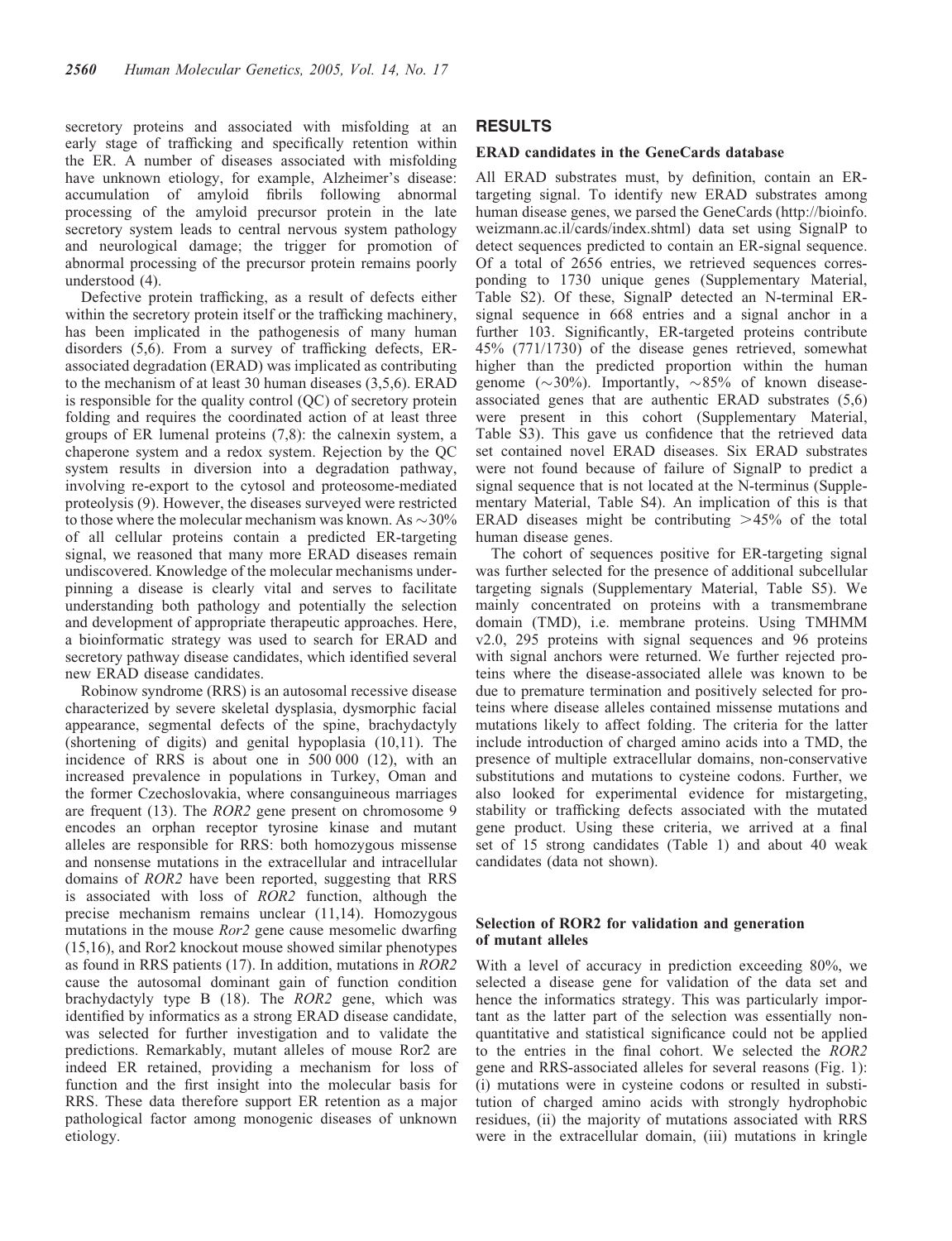Table 1 Strong ERAD candidate disease genes

| Gene               | Disease                                   | System affected     | Potential effect of pathogenic<br>mutation(s)         |
|--------------------|-------------------------------------------|---------------------|-------------------------------------------------------|
| ROR <sub>2</sub>   | Robinow syndrome                          | Skeletal, heart     | Disruption to protein folding                         |
| <b>POMTI</b>       | Walker-Warburg syndrome                   | Musculoskeletal     | Disruption to TMD                                     |
| GUCY2D             | Leber congenital amaurosis, type I        | Ocular              | Possible retention in the ER<br>reported <sup>a</sup> |
| COLO               | Endplate acetyl-cholinesterase deficiency | Muscular            | Disruption to protein folding                         |
| <i>MPZ</i>         | Charcot-Marie-Tooth neuropathy-IB         | Neurological        | Possible retention in the ER<br>reported <sup>b</sup> |
| <i>SLC2A1</i>      | Glucose transport defect                  | Blood-brain barrier | Disruption to TMD                                     |
| CSF <sub>2RB</sub> | Pulmonary alveolar proteinosis            | Lung                | Disruption to tertiary structure                      |
| <b>ACVRL1</b>      | Hereditary hemorrhagic telangiectasia     | Vascular/pulmonary  | Possible retention in the ER<br>reported              |
| BMPR <sub>2</sub>  | Familial primary pulmonary hypertension   | Vascular/pulmonary  | Disruption to protein folding                         |
| GJB3               | Erythrokeratodermia variabilis            | Skin                | Possible retention in the ER<br>reported <sup>d</sup> |
| GJB4               | Erythrokeratodermia variabilis            | Skin                | Disruption to TMD                                     |
| <i>ABCA1</i>       | Tangier disease and HDL deficiency        | Cardiovascular      | Disruption to protein folding <sup>e</sup>            |
| DHCR7              | Smith-Lemli-Opitz syndrome                | Cardiovascular      | Disruption to protein folding                         |
| DHCR24             | Desmosterolosis                           | Cardiovascular      | Disruption to protein folding                         |
| ELN                | Supravalvular aortic stenosis             | Cardiovascular      | Disruption to protein folding                         |

The genes listed here are those identified as strong ER-retention candidates. They include diseases where the location of the mutation or experimental data suggest a defect in folding or trafficking, in addition to conforming to the informatics criteria, i.e. possessing an ER-targeting signal.

<sup>a</sup>Cremers, F.P., van den Hurk, J.A. and den Hollander, A.I. (2002) Molecular genetics of Leber congenital amaurosis. Hum. Mol. Genet., 11, 1169–1176. <sup>b</sup>

<sup>b</sup>Matsuyama, W., Nakagawa, M., Takashima, H. and Osame, M. (2002) Altered trafficking and adhesion function of MPZ mutations and phenotypes of Charcot–Marie–Tooth disease 1B. Acta Neuropathol. (Berl.), 103, 501–508.

Harrison, R.E., Flanagan, J.A., Sankelo, M., Abdalla, S.A., Rowell, J., Machado, R.D., Elliott, C.G., Robbins, I.M., Olschewski, H., McLaughlin, V. et al. (2003) Molecular and functional analysis identifies ALK-1 as the predominant cause of pulmonary hypertension related to hereditary haemorrhagic telangiectasia. J. Med. Genet., 40, 865-871.

<sup>d</sup>Gottfried, I., Landau, M., Glaser, F., Di, W.L., Ophir, J., Mevorah, B., Ben-Tal, N., Kelsell, D.P. and Avraham, K.B. (2002) A mutation in GJB3 is associated with recessive erythrokeratodermia variabilis (EKV) and leads to defective trafficking of the connexin 31 protein. Hum. Mol. Genet., 11,  $1311 - 1316$ .

<sup>e</sup>Retention in the ER and engagement of ERAD has been recently reported for this disease. (Albrecht, C., Baynes, K., Sardini, A., Schepelmann, S., Eden, E.R., Davies, S.W., Higgins, C.F., Feher, M.D., Owen, J.S. and Soutar, A.K. (2004) Two novel missense mutations in ABCA1 result in altered trafficking and cause severe autosomal recessive HDL deficiency. Biochim. Biophys. Acta, 1689, 47–57.)

domains are difficult to accommodate without disrupting folding because the domain is small and folded in a complex manner, (iv) the protein has multiple ectodomains, suggesting a significant burden on the ER-folding environment, (v) the mechanism underlying RRS is unknown and (vi) RRS is recessive and likely to result from loss of function, which would be predicted if the ROR2 protein failed to reach its site of action, the plasma membrane.

To investigate and compare the trafficking of ROR2 wildtype and mutant proteins, we introduced single amino acid substitutions by PCR-based site-directed mutagenesis to generate HA-tagged mouse Ror2 mutants: C182Y, R184C, R189W, R366W and N620K (Fig. 1). These encompass all known missense mutations that are associated with RRS and represent a wide range of missense mutations in ROR2 gene: C182Y, R184C and R189W locating within the cysteine-rich domain, R366W in the kringle domain and N620K in the tyrosine kinase domain. We also generated a Ror2 double mutant, pcDNA3-Ror2RRWW-HA, which contains both R189W and R366W mutations to simulate the case of an affected individual who carries both R189W and R366W mutations on the same mutant allele (19).

## Ror2 mutant proteins are hypersensitive to EndoH digestion

We used sensitivity to EndoH as screen for an ER exit defect (20). Immunoprecipitation and immunoblotting results showed that for the Ror2 wild-type protein, a single protein band was detected at  $\sim$ 130 kDa, but following EndoH digestion, this single band resolved into two species (Fig. 2, lanes 1 and 2). The upper band (M) likely represents mature Ror2 protein with complex N-glycans resistant to EndoH digestion, and the lower band (P) retaining EndoH-sensitive oligomannosyl N-glycans, suggestive of a precursor form that is yet to enter the Golgi complex or has not been modified by Golgi glucosidases and glycosyltransferases. The approximate equal proportions of the mature (M) and putative precursor (P) ER forms suggest that wild-type Ror2 potentially has a significant immature population and therefore may itself be a slow folding protein.

For the Ror2 mutants (C182Y, R184C, R189W, R366W, N620K and RRWW), a band was also detected in immunoprecipitates from transiently transfected cells, which migrated similar to the M form of the Ror2 protein (Fig. 2). However,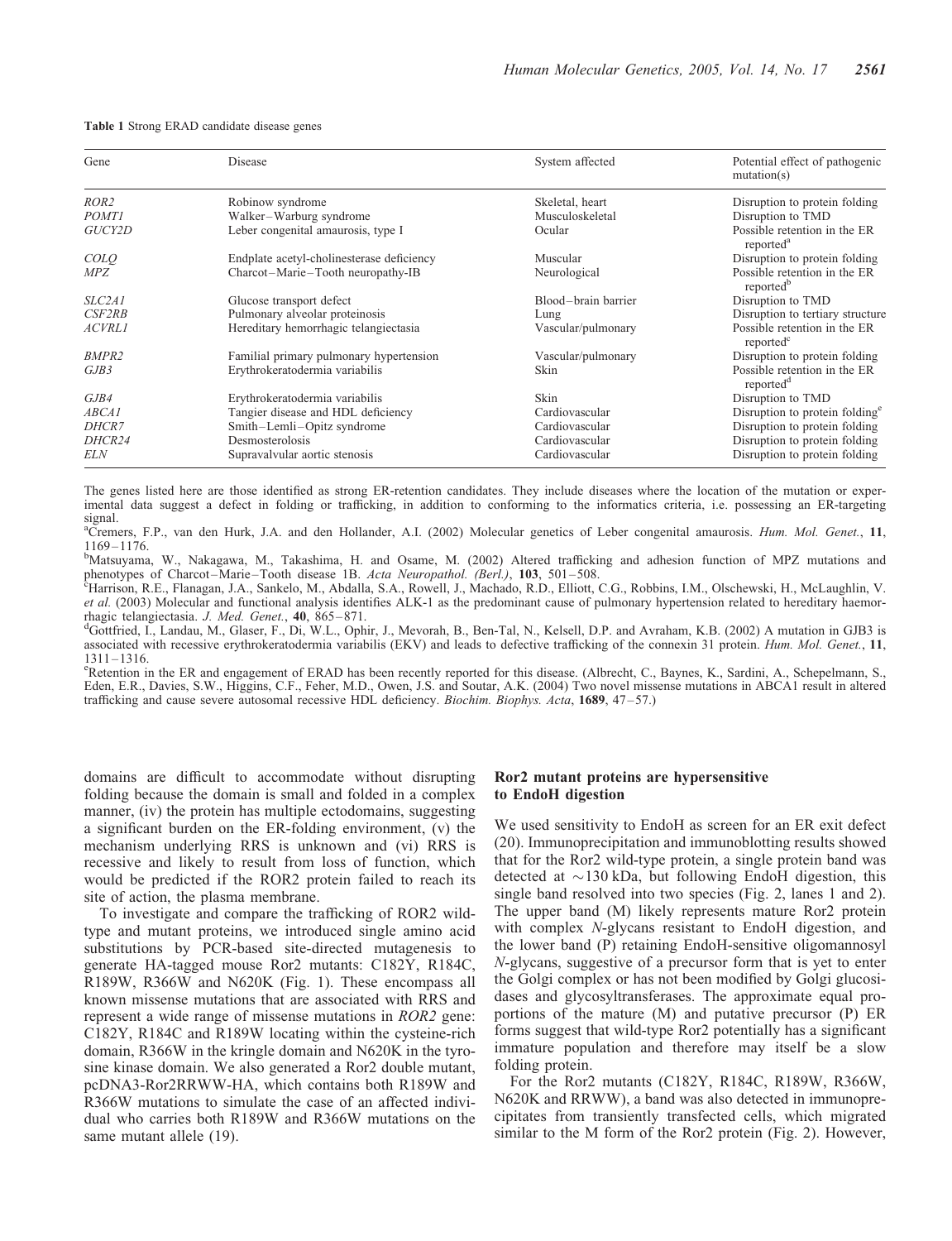

Figure 1. Schematic representation of the structure of the ROR2 protein and locations of mutations analyzed. The ROR2 protein contains immunoglobulinlike cysteine-rich (CRD) and kringle domains in the extracellular region and tyrosine kinase, serine/threonine-rich and proline-rich domains in the intracellular region. Mutations causing BDB1 are truncating mutations located in the intracellular part of the ROR2 protein (data not shown). In contrast, mutations causing RRS are scattered throughout the ROR2 protein and can be divided into two groups: missense mutations and premature stop mutations. An allele with two missense mutations, R189W in the CRD and R366W in the kringle domain, is indicated by an asterisk. Adapted from Afzal and Jeffery (19).

in contrast to the wild-type protein, these forms of Ror2 were fully sensitive to EndoH (Fig. 2). These data are highly suggestive that the Ror2 mutants are quantitatively retained in a pre-Golgi compartment.

## Ror2 wild-type protein localized predominantly to plasma membrane, whereas the Ror2 mutant proteins are retained intracellularly

We co-expressed the Ror2 wild-type and mutant proteins with EGFP-hRas protein in HeLa cells, and their subcellular localization was examined by immunofluorescence analysis under confocal laser scanning microscopy. Examination of intrinsic GFP fluorescence revealed that EGFP-hRas protein is expressed exclusively at the plasma membrane (Fig. 3), consistent with earlier work (21). By labeling cells with mouse anti-HA-Tag monoclonal antibody, immunofluorescence of transfected HeLa cells showed that Ror2 wild-type protein co-localized very well with the EGFP-hRas protein predominantly to the plasma membrane, with additional staining throughout the trans-Golgi network and a small pool present in the ER region (Fig. 3C), confirming that Ror2 wild-type proteins are transported out of the ER system and expressed in the plasma

membrane. The ER resident population likely represents a newly synthesized pool of Ror2 wild-type proteins at the time of fixation of the cells and corresponds to the EndoH-sensitive fraction.

In contrast, none of the Ror2 mutant proteins, including the RRWW double mutant, co-localized with the EGFPhRas protein to the plasma membrane (Fig. 3D–U). Rather, these forms of Ror2 were observed to be distributed intracellularly in a perinuclear and reticular pattern typical of the ER. These data indicate that the Ror2 mutants fail to be exported to the cell surface, and taken together with the immunoblotting analysis, are most likely to be retained within the ER.

## Ror2 mutant proteins are localized in the ER region of the cells

HeLa cells expressing each of the HA-tagged Ror2 isoforms were double labeled with the mouse anti-HA-Tag monoclonal antibody and a rabbit anti-calnexin polyclonal antibody. Double labeling revealed that there was no significant colocalization of the Ror2 wild-type protein with calnexin (Fig. 4). In contrast, all of the mutant proteins co-localized with the ER marker calnexin and were observed to be associated with individual ER tubules as well as the nuclear envelope, which is an extension of the ER membrane (Fig. 4). Taken together with the previous results of a lack of co-localization with EGFP-hRas, these data strongly suggest that the Ror2 mutant proteins are expressed and most likely retained in the ER. Significantly, no difference in the locations between the Ror2 double mutant RRWW and the single mutants R189W and R366W was seen (Fig. 4), and it indicates that a single amino acid substitution is sufficient to impair the trafficking of Ror2. This is in contrast to the earlier suggestion that the R366W mutation may exert the predominant pathogenic effect in this patient (14). It is suspected that R189W could cause a defect in a potential glycosylation site of the cysteine-rich domain and thus affects the modification of the ROR2 protein by the N-linked glycans (22,23).

## Non-pathogenic alleles of ROR2 are transported to the cell surface

To confirm the specificity of the ER retention phenotype of the ROR2 RRS-associated mutant alleles, we expressed two further naturally occurring alleles of the Ror2 protein, but which are not associated with disease. There are two nonsynonymous mutations reported in human ROR2 (19): 733 G to A results in an Ala to Thr substitution at position 245 (24) and 2455 G to A results in Val to Ile substitution in position 819 (18). In mouse, Ile is the common amino acid at position 819 (25), and therefore, we mutated this residue to Val. When Ror2 A245T and I819V were expressed in HeLa cells, we observed the proteins present in the plasma membrane, as well as having a population in the ER, similar to the wild-type allele (Fig. 5), confirming that only RRSassociated alleles of Ror2 are ER retained.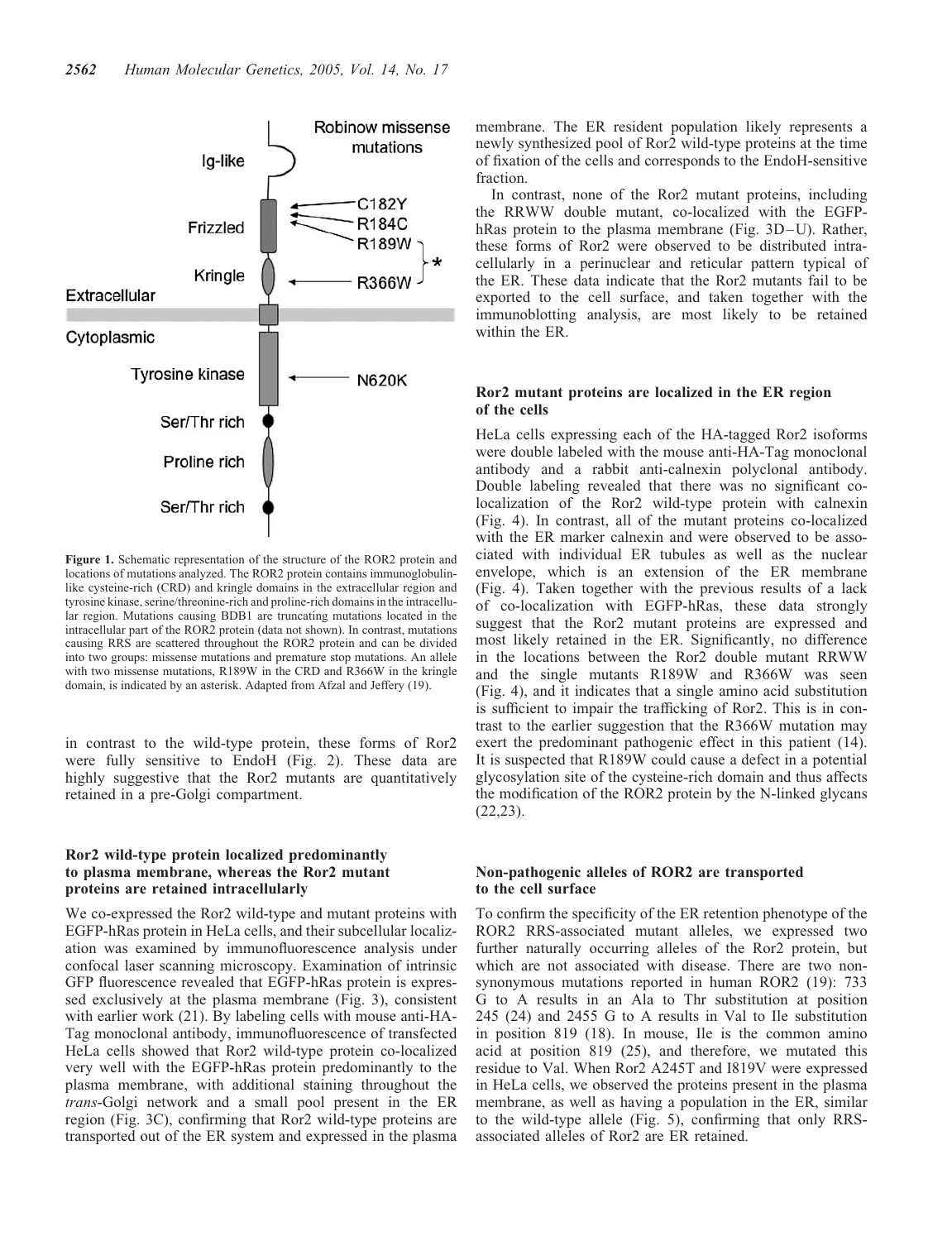

Figure 2. Immunoprecipitation and EndoH digestion of transiently transfected HEK293 cell lysates. HEK293 cells transiently expressing mouse Ror2 wild-type or mutant proteins were harvested and cell lysates were prepared as described earlier. The cell lysates were immunoprecipitated with mouse anti-HA monoclonal antibody and digested with EndoH. Treated and untreated immune complexes were separated by SDS–PAGE and immunoblotted with mouse anti-HA monoclonal antibody. After EndoH treatment, two bands are present for the Ror2 wild-type protein, with the upper band representing mature (M) protein resistant to EndoH digestion and the lower band representing immature precursor (P) protein sensitive to EndoH. For the Ror2 mutants, the proteins are completely sensitive to EndoH digestion, with only the lower band corresponding to precursor observed after EndoH treatment being observed.

## **DISCUSSION**

The ER is the cellular site where secretory proteins are synthesized and where a variety of QC mechanisms operate to ensure that only correctly folded proteins are transported to their target compartments (9). Any proteins that are misfolded, incompletely assembled or lack the correct post-translational modifications are retained by the ER and eventually retranslocated to the cytosol and degraded by the proteasome, a mechanism known as ERAD (3). ERAD has been implicated for loss of function of many disease-associated proteins (5,6,26–29). Using a combination of informatics and literature resources, we parsed 1730 protein sequences for the identification of genes, whose disease-associated alleles may be ERAD substrates. The correct identification of 85% of established ERAD disease-associated substrates suggests that for a complex and partially qualitative analysis, the data set is of high reliability. The elevated proportion (45%) of ER-targeted proteins in the disease gene data set indicates that ERAD is likely to contribute to a large number of diseases. By inspecting the disease genes that have both ER-targeting signal and a TMD, we detected 15 strong ERAD disease candidates and an additional 40 genes with lower support.

ROR2 was implicated with high probability as an ERAD disease gene (Table 1). Additional considerations strengthened this proposal. In humans, mutations in ROR2 cause two distinct pathologies: an autosomal dominant condition of brachydactyly type B, characterized by terminal deficiencies in fingers and toes, and autosomal recessive RRS. Mutations associated with brachydactyly B are localized to the intracellular region of ROR2, causing truncation of the protein and predicted to be associated with gain of function (24). RRS is caused by distinct homozygous missense, nonsense and frameshift mutations scattered throughout the intracellular and extracellular regions of the protein and likely to cause loss of function (Fig. 1) (19). Additionally, the similarity in phenotype between autosomal RRS and a homozygous mouse model (14,18) and consistency of phenotype of RRS mutations located in different domains of ROR2 suggest that these mutations have similar consequences for protein function (14,19). Furthermore, several of these mutations involve structurally important cysteine residues participating in disulfide bridges or are non-conservative amino acid changes, i.e. charged to hydrophobic residues.

Our analysis indicates that wild-type and neutral polymorphisms of the ROR2 protein are efficiently targeted to the plasma membrane consistent with previous work (30),

albeit with a significant population within the ER at steady state. In contrast, all of the RRS Ror2 mutant proteins were completely localized in the ER, with no evidence for Golgi processing or a population in the plasma membrane. This behavior extends to a rare double mutant (RRWW), where R189W and R366W occur in the same individual (14). Significantly, either of single mutations resulted in ER retention, in contrast to an earlier proposal that the R366W mutation may exert the predominant pathogenic effect in this patient (14). The most likely interpretation of these findings is that ROR2 RRS mutants are retained in the ER because of inefficient folding and that explains why severity of RRS is independent of the position or nature of the mutation. This is further supported by the finding that at steady state, a significant proportion of Ror2 carries oligomannose N-glycans, suggesting that the protein requires a considerable period to exit the ER and progress through the Golgi complex. Hence, even wildtype Ror2 protein may fold inefficiently, consistent with previous work demonstrating that Ror2 associates with the MAGE family protein, Dlxin-1, in the plasma membrane and ER (30).

Probably, the best-known example of protein misfolding responsible for disease is the  $\Delta$ F508 mutation in the gene encoding cystic fibrosis transmembrane domain (CFTR), the molecular basis for cystic fibrosis. Mutant versions of CFTR are recognized as abnormal and degraded by the ERAD pathway (26,31). Significantly, the wild-type CFTR is poorly exported such that  $\sim$ 90% of the protein never exits the ER. It is probable that Ror2 is also poorly transported, as our data suggest that 50% of the protein is in the immature ER form at steady state. Hence, our second conclusion is that the molecular mechanism underpinning RRS is ER retention of the affected gene product, the ROR2 protein, and provides further evidence for loss of function in RRS.

The evidence provided in this report suggests that ERAD is an important factor in many diseases. The set of over 50 disease-associated genes identified here (including both the strong and less well supported candidates), together with the accuracy of the analysis suggests that the set contains a considerable number of novel ERAD substrates. Evidence already exists to partly support a number of these candidates, although direct analysis of the locations of both the wild-type and disease-associated alleles is required to rigorously validate this proposal. Indeed two missense mutations in ABCA1 causing Tangier disease and HDL deficiency, an ERAD disease candidate identified in this study, has recently been shown to be retained in the ER and degraded by ERAD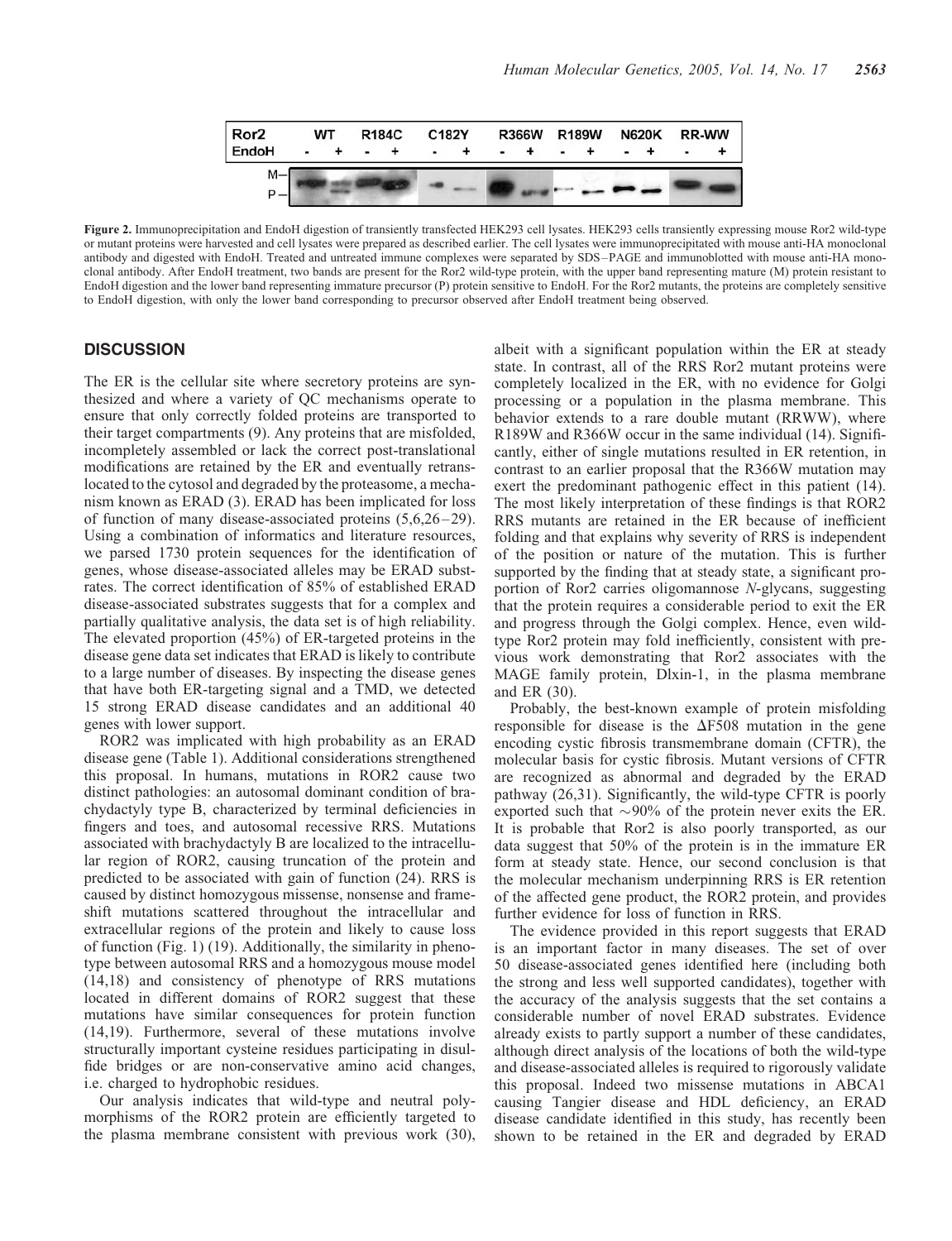| A. Ror2-WT           | <b>B. EGFP-hRas</b> | C. Merge |
|----------------------|---------------------|----------|
| <b>D. Ror2-C182Y</b> | E. EGFP-hRas        | F. Merge |
| G. Ror2-R184C        | H. EGFP-hRas        | I. Merge |
| <b>J. Ror2-R189W</b> | K. EGFP-hRas        | L. Merge |
| <b>M. Ror2-R366W</b> | N. EGFP-hRas        | O. Merge |
| P. Ror2-N620K        | Q. EGFP-hRas        | R. Merge |
| S. Ror2-RRWW         | <b>T. EGFP-hRAS</b> | U. Merge |

Figure 3. Co-expression of Ror2 wild-type and mutant proteins with EGFP-hRas protein indicates intracellular retention of the mutant allele proteins. HA-tagged Ror2 wild-type and mutant DNAs were co-transfected with EGFP-hRas DNA into HeLa cells. Cells were fixed and stained using mouse anti-HA monoclonal antibody, which was detected using Alexa 568-conjugated goat anti-mouse secondary antibodies (red) (A, D, G, J, M, P and S). Expression of EGFP-hRas protein was detected by intrinsic GFP fluorescence (B, E, H, K, N, Q and T). Merged fluorescence shows that Ror2 wild-type protein co-localizes with the EGFP-hRas protein to the plasma membrane of the cells (C), whereas Ror2 mutant proteins do not but are expressed intracellularly in a reticular pattern typical of the ER region of the cell (F, I, L, O, R and U). Data also show that the Ror2RRWW mutant protein is localized intracellularly in a similar pattern as the Ror2 mutants R189W and R366W (L, O and U).

(32). Clearly, identifying the molecular mechanism of a disease is crucial for management and therapy, and significantly, loss of function underpinning a particular disease might be due to several mechanisms. For example, cystic fibrosis is caused by over 800 mutations within the CFTR gene, some of which result in loss of function because of lack of CFTR protein synthesis, whereas others (such as

 $\Delta$ F508) arise from ER. One emerging and promising approach for the possible treatment of ERAD diseases is to overcome their ER retention because some pathological mutant alleles are functional if they exit the ER and reach their normal cellular location (33–35). With a potentially large number of ERAD diseases, such approaches could significantly contribute to relief of the burden of genetic diseases.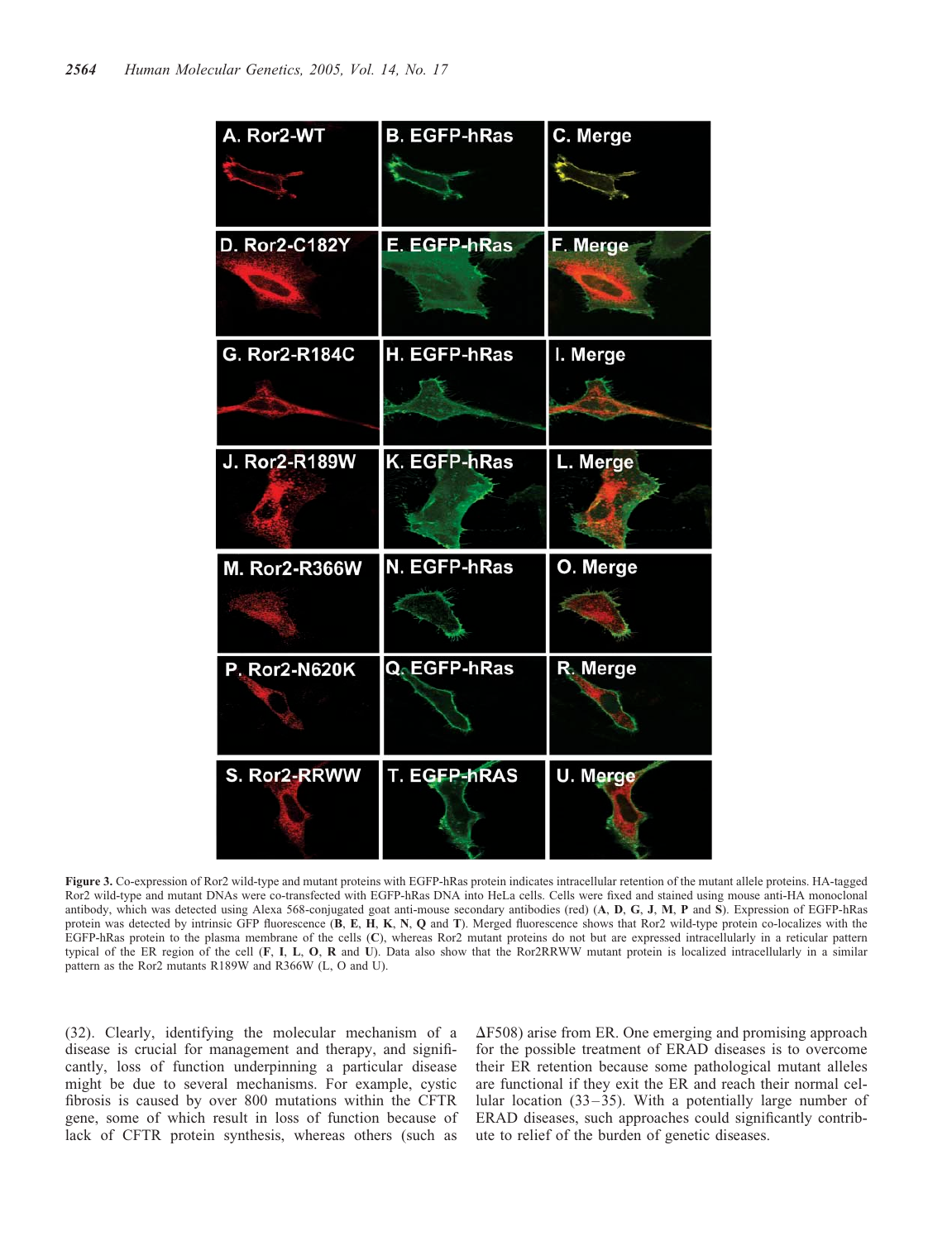

Figure 4. Ror2 mutant proteins are localized in the ER. HeLa cells were transfected with HA-tagged Ror2 wild-type and mutant DNAs and fixed. Cells were costained using mouse anti-HA monoclonal antibody  $(A, D, G, J, M, P$  and  $S)$  and rabbit polyclonal antibody reactive to the ER marker protein calnexin  $(B, E, H, P)$ K, N, Q and T). Monoclonal antibody was detected using Alexa 568-conjugated goat anti-mouse secondary antibody (red) and polyclonal antibody was detected using Alexa 488-conjugated goat anti-rabbit secondary antibody (green). The merged images show that all of the Ror2 mutant proteins co-localized with the ER marker (F, I, L, O, R and U). In contrast, no significant co-localization was observed between the Ror2 wild-type protein and calnexin (C). The Ror2RRWW mutant protein was also completely co-localized with calnexin, consistent with the Ror2 single mutants R189W and R366W.

## METHODS AND MATERIALS

#### **Bioinformatics**

As of July 2003, 2656 disease genes were listed on the Gene-Cards database (http://bioinfo.weizmann.ac.il/cards/index. shtml). Using a custom PERL-script, 2365 sequences that comprised 1730 unique disease genes and 635 alternative transcripts were extracted. Four signal peptide prediction programs were tested using a test set of 19 protein sequences

(10 proteins with known N-terminal ER-signal sequences and nine without them): SignalP HMM 2.0, SignalP NN 2.0 (http://www.cbs.dtu.dk/services/signalp-2.0/), PSORT (http:// psort.nibb.ac.jp/) and SigCleave (minweight 3.5) (http:// www.hgmp.mrc.ac.uk/software/emboss/apps/sigcleave.html (Supplementary Material, Table S1). SignalP HMM 2.0 was chosen as it performed similar to SignalP NN 2.0 but allowed discrimination between signal peptides and signal anchors, which SignalP NN 2.0 did not (36). Hypothetical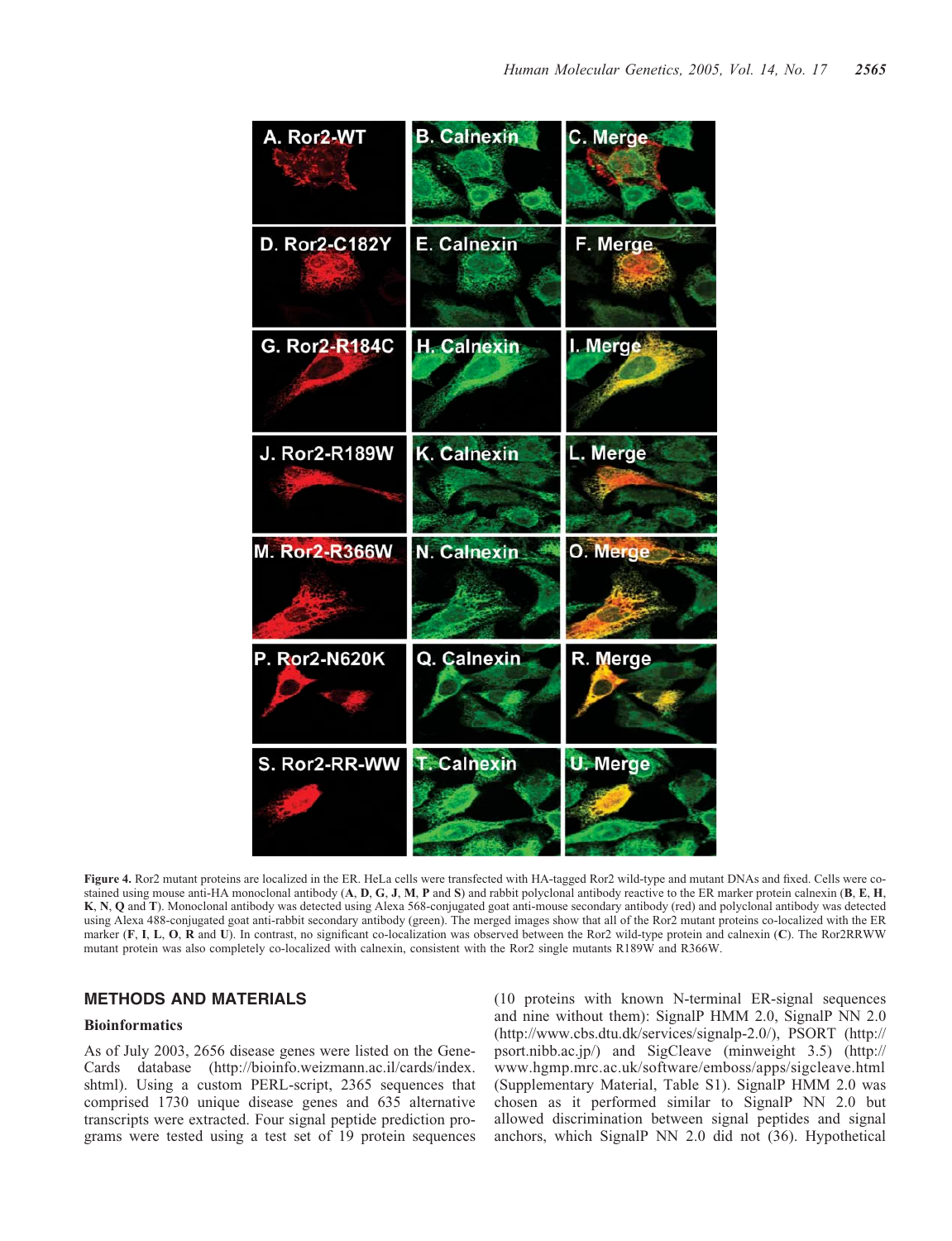![](_page_7_Figure_1.jpeg)

Figure 5. Ror2 neutral polymorphism mutant proteins are localized to the cell surface. HeLa cells were transfected with HA-tagged Ror2 wild-type and mutant DNAs and fixed. Cells were then co-stained using the mouse anti-HA monoclonal antibody (A, D, G, J, M and P) and rabbit polyclonal antibody reactive to the ER marker protein calnexin (B, H and N) or imaged for EGFP-hRas protein using the intrinsic GFP fluorescence signal (E, K and Q). Monoclonal antibody was detected using Alexa 568-conjugated goat anti-mouse secondary antibody (red) and polyclonal antibody was detected using Alexa 488-conjugated goat antirabbit secondary antibody (green). The merged images (I, L, O and R) show that both of the Ror2 neutral polymorphism mutant proteins (A245T and I819V) are expressed on the cell surface and co-localize with hRas, similar to the wild-type Ror2 protein (C and F).

translations of all 2365 transcripts were submitted to SignalP HMM 2.0 and the results were parsed (Supplementary Material, Table S2). One hundred and twenty-eight signal anchor predicted sequences were also found, with 103 of these from unique genes. All predicted signal peptide/signal anchor positive proteins were then submitted to TMHMM 2.0 to predict the presence of transmembrane helices, to big-PI to predict the presence of a GPI-anchor and to PSORT II to predict the presence of ER-retrieval signals (XXRR, KKXX and K/HDEL) and the YQRL motif required for internalization of proteins via clathrin-coated pits (Supplementary Material, Table S5).

#### Cell culture and transfection

HeLa cells and human epithelial kidney cells (HEK293) were cultured in Dulbecco's modified Eagle's medium (Invitrogen) supplemented with 10% fetal calf serum, 2 mm L-glutamine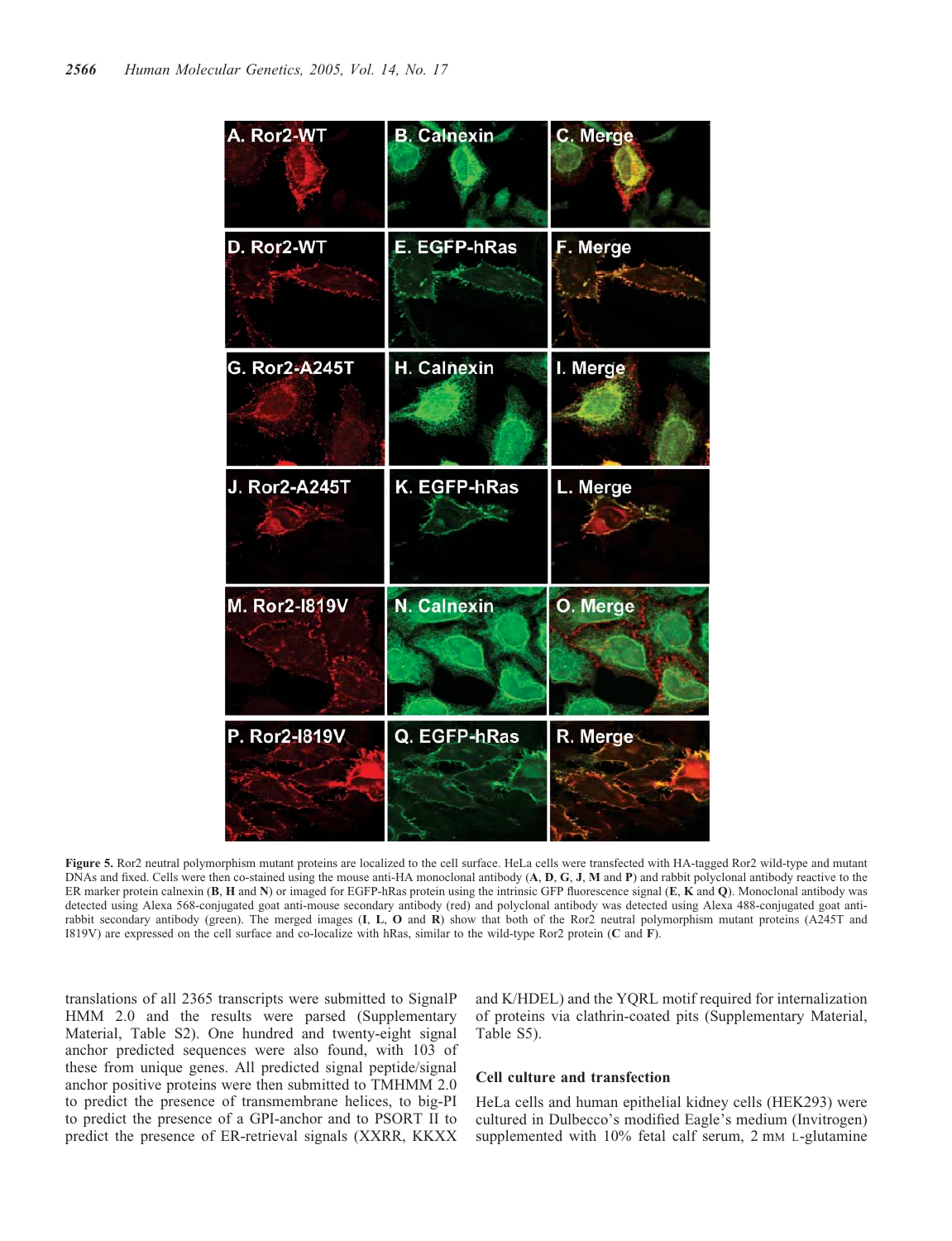and 100 U/ml penicillin/streptomycin at  $37^{\circ}$ C with  $10\%$  CO<sub>2</sub>. For immunofluorescence, HeLa cells were grown on cover slips in a 24-well plate for 24 h and transiently transfected using the liposomal transfection reagent FuGENE 6 (Roche Biochemicals), according to manufacture's instructions. In co-transfection, a mixture of  $0.5 \mu g$  of EGFP-hRas,  $1 \mu g$  of mRor2 wild-type or mutant DNA and  $5 \mu$ l of FuGENE 6 in 94  $\mu$ l of OPTIMEM I medium (Invitrogen) was applied to each well of the HeLa cells at  $\sim 80\%$  confluence. In single transfection, only a mixture of  $1 \mu$ g of mRor2 wild-type or mutant DNA and  $4 \mu l$  of FuGENE 6 in 94  $\mu l$  of OPTIMEM I medium was applied to each well of the HeLa cells. The cells were then fixed and processed for microscopy 24 h later. For immunoblotting, HEK293 cells were seeded in a six-well plate for 24 h, and at  $\sim 80\%$  confluence of the cells, a mixture of  $3 \mu$ g of mRor2 DNA and  $10 \mu$ l of FuGENE 6 in  $250 \mu l$  of OPTIMEM I medium was applied to each well of the HEK293 cells. Cells were incubated with the transfection mixture for 24 h before being processed for western blot analysis.

## Construction of mouse Ror2 mutants

The plasmid pcDNA3-ROR2WT-HA (gift of Drs Y. Minami and S. Kani, Kobe University, Japan) served as a template to generate Ror2 mutants (pcDNA3-Ror2C182Y-HA, pcDNA3- Ror2R184C-HA, pcDNA3-Ror2R189W-HA, pcDNA3-Ror2R-366W-HA, pcDNA3-Ror2N620K-HA, pcDNA3-Ror2A245T-HA and pcDNA3-Ror2I819V-HA) using QuickChange<sup>TM</sup> Mutagenesis (Stratagene), according to the manufacturer's instructions using the following primers (mutagenic bases in bold, codons underlined): C182Y: 5'-CCGTACCGAGGGA-TCGCTTATGCGCGCTTCATTGGG-3' and 5'-CCCAATGA-AGCGCGCATAAGCGATCCCTCGGTACGG-3'; R184C: 5'-GGGATCGCTTGTGCGTGCTTCATTGGGAACCGG-3' and 5'-CCGGTTCCCAATGAAGCACGCACAAGCGATCCC-3'; R189W:-CGCTTCATTGGGAACTGGACTATTTATGTGGA-CTCC-3' and 5'-GGAGTCCACATAAATAGTCCAGTTCC-CAATGAAGCG-3'; R366W: 5'-GGCCATGCCTACTGCTG-GAACCCCGGGGGC-3' and 5'-GCCCCCGGGGTTCCAGC-AGTAGGCATGGCC-3'; N620K: 5'-GACCTGGCCACACG-CAAGGTGCTGGTGTACGAC-3' and 5'-GTCGTACACCA-GCACCTTGCGTGTGGCCAGGTC-3'; A245T: 5'-GACGC-ATGCTCCCGGACGCCCAAGCCTCGCGAAC-3' and 5'-GT-TCGCGAGGCTTGGGCGTCCGGGAGCATGCGTC-3'; and I819V: 5'-CCCGCACAGCTGTAC**G**TCCCGGTGAACGGC-3' and 5'-GCCGTTCACCGGGACGTACAGCTGTGCGGG-3'.

To simulate the ROR2 double mutant R189W–R366W (pcDNA3-Ror2RR-WW), pcDNA3-Ror2R366W-HA was mutated further with the R189W primers. All constructs were confirmed by DNA sequencing (Advanced Biotechnology Centre, Imperial College London, UK).

#### Immunochemistry

Antibodies were purchased from the following sources: mouse anti-HA-Tag monoclonal antibody (dilution 1:200 for immunofluorescence and 1:1000 for western blotting; Cell Signaling Technology), rabbit anti-calnexin polyclonal antibody (dilution 1:500; StressGen Biotechnologies), Alexa Fluor 568-goat anti-mouse IgG (dilution 1:200; Molecular Probes), Alexa Fluor 488-goat anti-rabbit IgG (dilution 1:200; Molecular Probes) and HRP-conjugated to goat antimouse IgG (dilution 1:5000; Dako).

For immunofluorescence, cover slip-grown HeLa cells were washed with phosphate-buffered saline (PBS), fixed in 3% paraformaldehyde in PBS for 15 min at room temperature, washed in PBS three times, quenched with 50 mM NH<sub>4</sub>Cl in PBS for 10 min and incubated in permeabilization/blocking solution  $(0.05\%$  saponin,  $0.5\%$  BSA and  $1\times$  PBS) for 15 min. An alternative fixation method was used for visualizing the ER network and involved adding cold methanol  $(-20^{\circ}$ C) to the cover slips and incubating at that temperature for 4 min and then in blocking solution (0.5% BSA and  $1 \times$ PBS) for 30 min. The fixed cells were then incubated at room temperature for 1 h with either mouse monoclonal anti-HA antibody alone or co-stained with both mouse monoclonal anti-HA antibody and rabbit polyclonal anti-calnexin antibody. After washing with PBS, the cells were incubated with the appropriate secondary antibodies for 1 h at room temperature, washed several times with PBS and mounted in immuno fluor medium (ICN Biomedicals) and visualized under a Leica DM-IRBE confocal microscope. Images were acquired using Leica TCS-NT software associated with the microscope and processed with Adobe Photoshop<sup>®</sup> (Adobe Inc.). For immunoblotting, HEK293 cells transiently expressing mouse Ror2 wild-type or mutant proteins were detached with a cell scraper, washed with PBS on ice and harvested by centrifugation at 1200 r.p.m.  $(100 g)$  for 5 min at 4°C. Cell pellets were then lysed in buffer containing 50 mM HEPES pH 7.4, 10 mm NaCl, 1 mm DTT,  $1 \times$  protease inhibitor cocktail (Roche Biochemicals) and 1% Triton X-100 and benzonase  $(1/100 \mu l)$  lysis buffer). Lysates were centrifuged at 10 000 r.p.m. for 10 min and  $4 \times$  SDS sample buffer was added to the supernatants. The samples were boiled for 3 min, separated on 8% SDS–polyacrylamide gels and transferred to Immobilon-P membranes (Millipore, Bedford, MA, USA), according to the manufacturers' instructions. Membranes were blocked in PBSTM (PBS, 0.25% Tween-20 and 5% non-fat milk) for 1 h and sequentially incubated with the mouse anti-HA-Tag monoclonal antibody diluted in PBSTM for 1 h, washed in PBST (PBS and 0.25% Tween-20), incubated in HRP-conjugated goat anti-mouse antibody diluted in PBSTM for 1 h and washed as earlier. Bound antibodies were detected using a supersignal West Pico chemiluminescent substrate detection kit (Perbio Science UK Ltd) and the ECL system (Amersham Pharamcia Biotech).

For immunoprecipitation, transiently transfected HEK293 cells were harvested and cell lysates were prepared as mentioned previously. The supernatants of the cell lysates were incubated with mouse monoclonal anti-HA antibody overnight at  $4^{\circ}$ C with end-over-end rotation and followed by addition of a 50% slurry of protein G-Sepharose fast flow beads (Amersham Pharmacia Biotech), with a further incubation for  $1-2 h$  at  $4^{\circ}$ C with end-over-end rotation. The immunocomplexes were precipitated by low speed centrifugation, and the pellets were washed twice with lysis buffer. Precipitated proteins were separated on 8% SDS– polyacrylamide gels, transferred to Immobilon-P membranes and immunoblotted.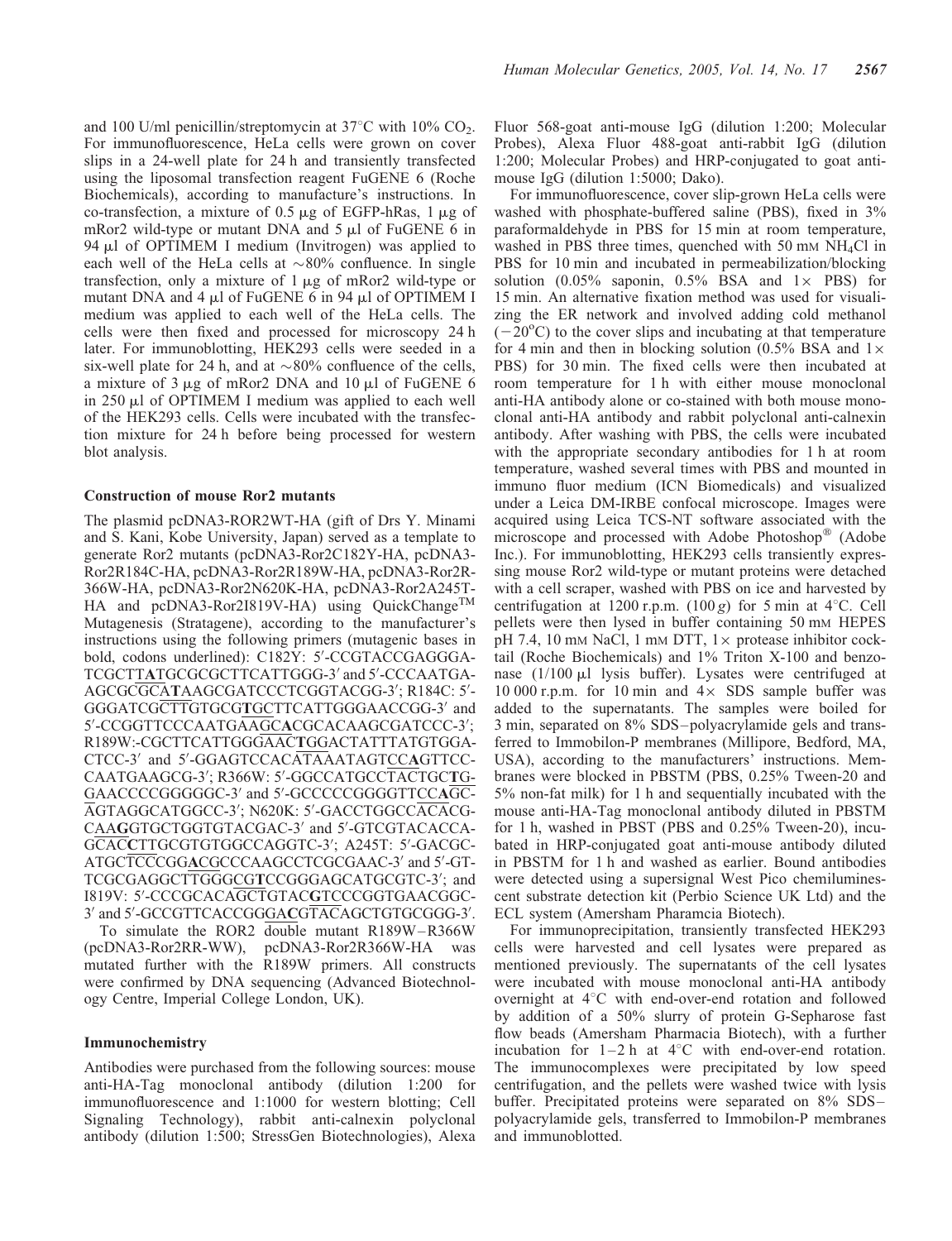#### Endoglycosidase H digestion

Immunoprecipitated samples were denatured at  $100^{\circ}$ C for 10 min in 25  $\mu$ l of denaturing buffer (5% SDS and 10%  $\beta$ -mercaptoethanol). After adding 5  $\mu$ l of 0.5 M sodium citrate, pH 5.5, samples were incubated with  $End_6H_f$  for 1 h at 37°C. Samples were then subjected to SDS–PAGE and immunoblotted.

## SUPPLEMENTARY MATERIAL

Supplementary Material is available at HMG Online.

## ACKNOWLEDGEMENTS

We are grateful to Professor Y. Minami and Dr S. Kani, Department of Biomedical Regulation, Kobe University School of Medicine, Kobe, Japan for providing the mouse pcDNA3- Ror2WT-HA plasmid. The authors thank G. Morgan, C. Wasmeier and A. Tarafder for comments on the manuscript and Mr K. Leung for assistance. The authors also thank Nadia Anwar and Derek Huntley for their help with the bioinformatics aspects. This work benefited from support through the Imperial College Bioinformatics MSc program and the Wellcome Trust, which are gratefully acknowledged.

Conflict of Interest statement. None declared.

#### REFERENCES

- 1. Schroder, M. and Kaufman, R.J. (2005) ER stress and the unfolded protein response. Mutat. Res., 569, 29–63.
- 2. Weissmann, C. (2004) The state of the prion. Nat. Rev. Microbiol., 2, 861–871.
- 3. McCracken, A.A. and Brodsky, J.L. (2003) Evolving questions and paradigm shifts in endoplasmic-reticulum-associated degradation (ERAD). Bioessays, 25, 868–877.
- 4. Dimcheff, D.E., Portis, J.L. and Caughey, B. (2003) Prion proteins meet protein quality control. Trends Cell Biol., 13, 337–340.
- 5. Aridor, M. and Hannan, L.A. (2000) Traffic jam: a compendium of human diseases that affect intracellular transport processes. Traffic, 1, 836–851.
- 6. Aridor, M. and Hannan, L.A. (2002) Traffic Jam II: an update of diseases of intracellular transport. Traffic, 3, 781–790.
- 7. Ellgaard, L. and Helenius, A. (2001) ER quality control: towards an understanding at the molecular level. Curr. Opin. Cell Biol., 13, 431–437.
- 8. Rutkowski, D.T. and Kaufman, R.J. (2004) A trip to the ER: coping with stress. Trends Cell Biol., 14, 20–28.
- 9. Sitia, R. and Braakman, I. (2003) Quality control in the endoplasmic reticulum protein factory. Nature, 426, 891–894.
- 10. Robinow, M., Silverman, F.N. and Smith, H.D. (1969) A newly recognized dwarfing syndrome. Am. J. Dis. Child, 117, 645–651.
- 11. van Bokhoven, H., Celli, J., Kayserilli, H., van Beusekom, E., Balci, S., Brussei, W., Skovby, F., Kerr, B., Percin, E.F., Akarsu, N. and Brunner, H.G. (2000) Mutation of the gene encoding the ROR2 tyrosine kinase causes autosomal recessive Robinow syndrome. Nat. Genet., 25,  $423 - 426$
- 12. Hosalkar, H.S., Geradi, J. and Shaw, B.A. (2002) Robinow syndrome. J. Postgrad. Med., 48, 50–51.
- 13. Afzal, A.R.,Rajab, A., Fenske, C.,Crosby, A., Lahiri, N., Ternes-Pereira, E., Murday, V.A., Houlston, R., Patton, M.A. and Jeffery, S. (2000a) Linkage of recessive Robinow syndrome to a 4 cM interval on chromosome 9q22. Hum. Genet., 106, 351–354.
- 14. Afzal, A.R., Rajab, A., Fenske, C.D., Oldridge, M., Elanko, N., Ternes-Pereira, E., Tuysuz, B., Murday, V.A., Patton, M.A., Wilkie, A.O.M. and Jeffery, S. (2000b) Recessive Robinow syndrome, allelic to dominant BDB, is caused by mutations of ROR2. Nat. Genet., 25, 419–422.
- 15. Takeuchi, S., Takeda, K., Oishi, I., Nomi, M., Ikeya, M., Itoh, K., Tamura, S., Ueda, T., Hatta, T., Otani, H. et al. (2000) Mouse Ror2 receptor tyrosine kinase is required for the heart development and limb formation. Genes Cells, 5, 71–78.
- 16. DeChiara, T.M., Kimble, R.B., Poueymirou, W.T., Rojas, J., Masiakowski, P., Valenzuela, D.M. and Yancopoulos, G.D. (2000) Ror2, encoding a receptor-like tyrosine kinase, is required for cartilage and growth plate development. Nat. Genet., 24, 271-274.
- 17. Schwabe, G.C., Trepczik, B., Suring, K., Brieske, N., Tucker, A.S., Sharpe, P.T., Minami, Y. and Mundlos, S. (2004) Ror2 knockout mouse as a model for the developmental pathology of autosomal recessive Robinow syndrome. Dev. Dyn., 229, 400–410.
- 18. Oldridge, M., Fortuna, A.M., Maringa, M., Propping, P., Mansour, S., Pollitt, C., DeChiara, T.M., Kimble, R.B., Valenzuela, D.M., Yancopoulos, G.D. and Wilkie, A.O.M. (2000) Dominant mutations in ROR2, encoding an orphan receptor tyrosine kinase, cause brachydactyly type B. Nat. Genet., 24, 275–278.
- 19. Afzal, A.R. and Jeffery, S. (2003) One gene, two phenotypes: ROR2 mutations in autosomal recessive Robinow syndrome and autosomal dominant brachydactyly type B. Hum. Mutation,  $22, 1-11.$
- 20. DiJeso, B., Pereira, R., Consiglio, E., Formisano, S., Satrustegui, J. and Sandoval, I.V. (1998) Demonstration of a Ca2+ requirement for thyroglobulin dimerization and export to the Golgi complex. Eur. J. Biochem., 252, 583–590.
- 21. Apollini, A., Prior, I.A., Lindsay, M., Parton, R.G. and Hancock, J.F. (2000) H-ras but not K-ras traffics to the plasma membrane through the exocytic pathway. Mol. Cell. Biol., 20, 2475–2487.
- 22. Patton, M.A. and Afzal, A.R. (2002) Robinow syndrome. J. Med. Genet., 39, 305–310.
- 23. Masiakowski, P. and Carroll, R.D. (1992) A novel family of cell surface receptors with tyrosine kinase-like domain. J. Biol. Chem., 267, 26181–26190.
- 24. Schwabe, G.C., Tinschert, S., Buschow, C., Meinecke, P., Wolff, G., Gillessen-Kaesbach, G., Oldrige, M., Wilkie, A.O.M., Komec, R. and Mundlos, S. (2000) Distinct mutations in the receptor tyrosine kinase gene ROR2 cause brachydactyly type B. Am. J. Hum. Genet., 67, 822–831.
- 25. Oishi, I., Takeuchi, S., Hashimoto, R., Nagabukuro, A., Ueda, T., Liu, Z.J., Hatta, T., Akira, S., Matsuda, Y., Yamamura, H. et al. (1999) Spatio-temporally regulated expression of receptor tyrosine kinases, mRor1, mRor2, during mouse development: implications in development and function of the nervous system. Genes Cells, 4,  $41 - 56$ .
- 26. Ward, C.L., Omura, S. and Kopito, R.R. (1995) Degradation of CFTR by the ubiquitin–proteasome pathway. Cell, 83, 121–127.
- 27. Ambasudhan, R., Wang, X., Jablonski, M.M., Thompson, D.A., Lagali, P.S., Wong, P.W., Sieving, P.A. and Ayyagari, R. (2004) Atrophic macular degeneration mutations in ELOVL4 result in the intracellular misrouting of the protein. Genomics, 83, 615–625.
- 28. Rotman-Pikielny, P., Hirschberg, K., Maruvada, P., Suzuki, K., Royaux, I.E., Green, E.D., Kohn, L.D., Lippincott-Schwartz, J. and Yen, P.M. (2002) Retention of pendrin in the ER is a major mechanism for Pendred syndrome. Hum. Mol. Genet., 11, 2625-2633.
- 29. Whiteman, P. and Handford, P.A. (2003) Defective secretion of recombinant fragments of fibrillin-1: implications of protein misfolding for the pathogenesis of Marfan syndrome and related disorders. Hum. Mol. Genet., 12, 727–737.
- 30. Matsuda, T., Suzuki, H., Oishi, I., Kani, S., Kuroda, Y., Komori, T., Sasaki, A., Watanabe, K. and Minami, Y. (2003) The receptor tyrosine kinase Ror2 associates with the melanoma-associated antigen (MAGE) family protein Dlxin-1 and regulates its intracellular distribution. J. Biol. Chem., 278, 29057–29064.
- 31. Cheng, S.H., Gregory, R.J., Marshall, J., Paul, S., Souza, D.W., White, G.A., O'Riordan, C.R. and Smith, A.E. (1990) Defective intracellular transport and processing of CFTR is the molecular basis of most cystic fibrosis. Cell, 63, 827–834.